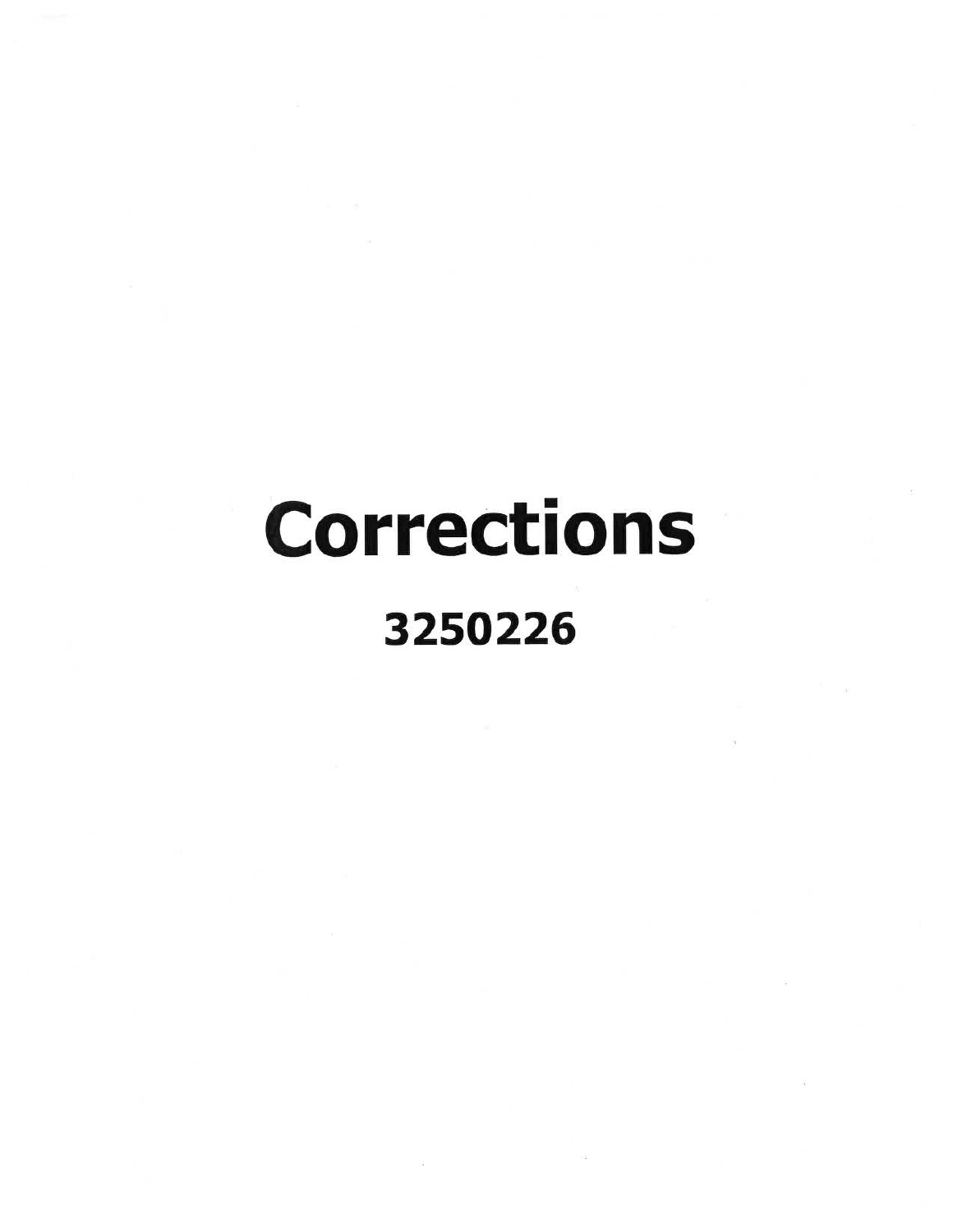#### **FORM B**

## New York State Consultant Services **Contractor's Annual Employment Report** Report Period: April 1,2016 to March 31,2017

| Contracting State Agency Name: Corrections and Community Supervision                   |                                                         |                                                               |                           |
|----------------------------------------------------------------------------------------|---------------------------------------------------------|---------------------------------------------------------------|---------------------------|
| Contract Number: C161200                                                               | Agency Business Unit: 1<br><b>Agency Department ID:</b> |                                                               |                           |
| Contract Term: 07/01/2012 to 06/30/2017                                                |                                                         |                                                               |                           |
| Contractor Name: Boston Children's Health Physicians LLP                               |                                                         |                                                               | 3250266                   |
|                                                                                        |                                                         | (Formerly Children's & Women's Physicians of Westchester LLP) |                           |
| Contractor Address: 40 Sunshine Cottage Road, Skyline Suite 1N-C08, Valhalla, NY 10595 |                                                         |                                                               |                           |
| Description of Services Being Provided: Health Services                                |                                                         |                                                               |                           |
|                                                                                        |                                                         |                                                               |                           |
| Scope of Contract (Choose one that best fits):                                         |                                                         |                                                               |                           |
| $\Box$ Analysis<br>Evaluation                                                          | Research                                                | Training                                                      |                           |
| Data Processing<br>□ Computer Programming                                              |                                                         | $\Box$ Other IT consulting                                    |                           |
| $\Box$ Engineering<br><b>Architect Services</b>                                        | $\Box$ Surveying                                        | <b>Environmental Services</b>                                 |                           |
| $\boxtimes$ Health Services<br>Mental Health Services                                  |                                                         |                                                               |                           |
| $\Box$ Accounting<br>$\Box$ Auditing                                                   | $\Box$ Paralegal<br>$\Box$ Legal                        | Other Consulting                                              |                           |
|                                                                                        | Number of                                               | Number of                                                     | <b>Amount Payable</b>     |
| <b>Employment Category</b>                                                             | <b>Employees</b>                                        | <b>Hours Worked</b>                                           | <b>Under the Contract</b> |
| 29.1065.00 Year 5                                                                      | 3.00                                                    | 8,736.00                                                      | \$130,551.54              |
| 29-1141.00 Year 5                                                                      | 1.00                                                    | 118.00                                                        | \$5,687.73                |
|                                                                                        | 0.00                                                    | 0.00                                                          | \$0.00                    |
|                                                                                        | 0.00                                                    | 0.00                                                          | \$0.00                    |
|                                                                                        | 0.00                                                    | 0.00                                                          | \$0.00                    |
|                                                                                        | 0.00                                                    | 0.00                                                          | \$0.00                    |
|                                                                                        | 0.00                                                    | 0.00                                                          | \$0.00                    |
|                                                                                        | 0.00                                                    | 0.00                                                          | \$0.00                    |
|                                                                                        | 0.00                                                    | 0.00                                                          | \$0.00                    |
|                                                                                        | 0.00                                                    | 0.00                                                          | \$0.00                    |
|                                                                                        | 0.00                                                    | 0.00                                                          | \$0.00                    |
|                                                                                        | 0.00                                                    | 0.00                                                          | \$0.00                    |
|                                                                                        | 0.00                                                    | 0.00                                                          | \$0.00                    |
| <b>Total this Page</b>                                                                 | 4.00                                                    | 8,854.00                                                      | \$136,239.27              |
| <b>Grand Total</b>                                                                     | 4.00                                                    | 8,854                                                         | \$136,239.27              |

Title: Controller

Name of person who prepared this report: Thampi Vithayath<br>Title: Controller<br>Preparer's Signature: *I Austra U. The puffu* Date Prepared: 05/3112017 *fiR-f.:=b '::!!1!!itP* ---:-=-

Phone #: 914-594-2170

(Use additional pages, if necessary) example the control of the Page 1 of 1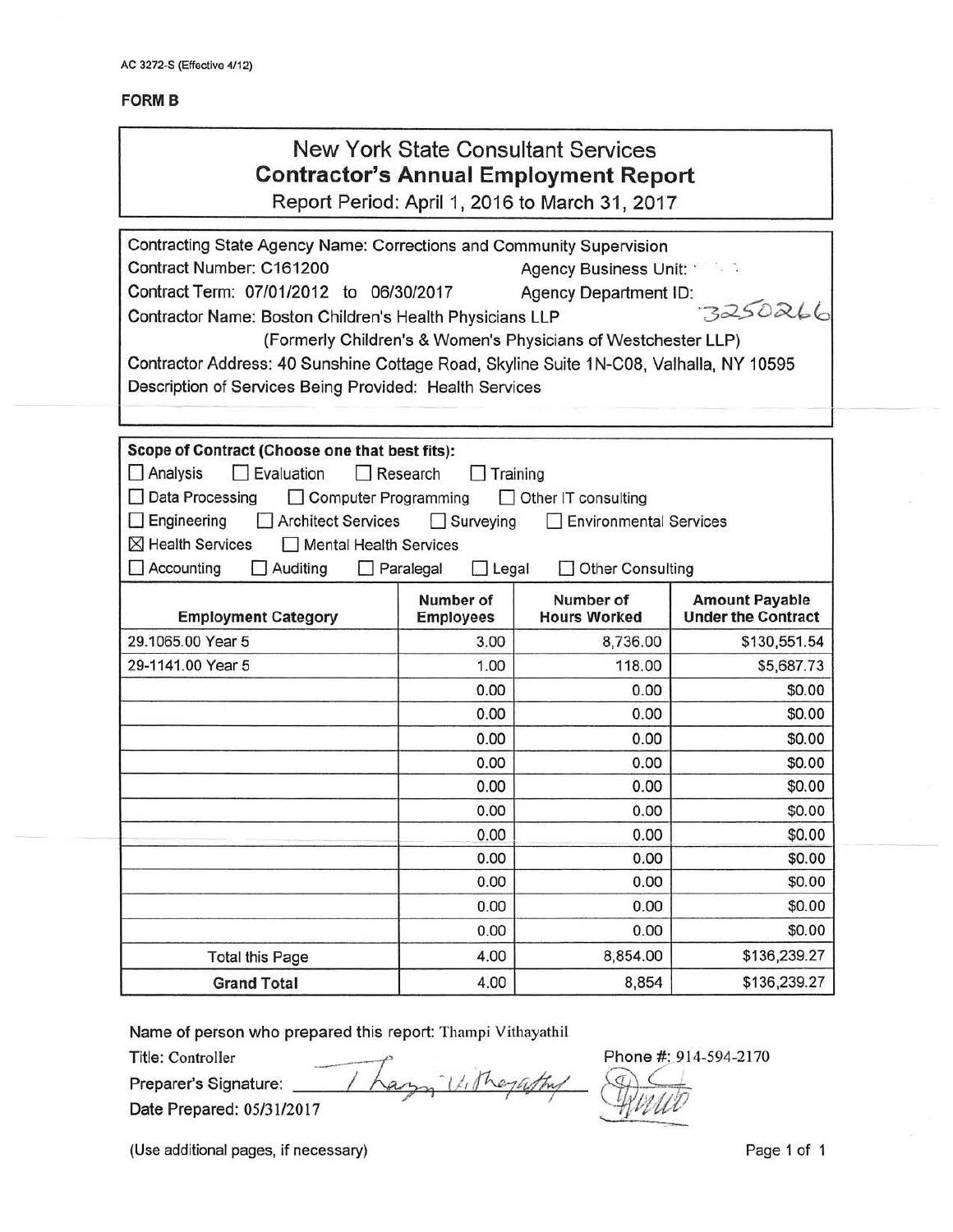#### **FORM B**

| <b>New York State Consultant Services</b><br><b>Contractor's Annual Employment Report</b><br>Report Period: April 1, 2016 to March 31, 2017                                                                                                                                                                                                                                                                          |              |              |                  |  |  |
|----------------------------------------------------------------------------------------------------------------------------------------------------------------------------------------------------------------------------------------------------------------------------------------------------------------------------------------------------------------------------------------------------------------------|--------------|--------------|------------------|--|--|
| Contracting State Agency Name: Corrections & Community Supervision<br>Contract Number: C161308<br>Agency Business Unit: DOC01<br>Agency Department ID: 3250226<br>Contract Term: 3/30/2015 to 2/28/2021<br>Contractor Name: Kalos, Inc.<br>Contractor Address: 3518 SE 21 <sup>st</sup> Street, Suite B, Topeka, KS 66607<br>Description of Services Being Provided: Computer Software and Support for DOCCS Central |              |              |                  |  |  |
| <b>Pharmacy Automation</b><br>Scope of Contract (Choose one that best fits):<br><b>Evaluation</b><br>Research<br>Training<br>LЦ<br>Analysis<br>Other IT consulting<br>$\boxtimes$ Computer Programming<br>Data Processing<br><b>Environmental Services</b><br>$\Box$ Surveying<br>Engineering<br><b>Architect Services</b><br><b>Health Services</b><br>Mental Health Services                                       |              |              |                  |  |  |
| Other Consulting<br>Auditing<br>$\Box$ Legal<br>Accounting<br>Paralegal<br>Number of<br><b>Amount Payable</b><br>Number of<br><b>Under the Contract</b><br><b>Hours Worked</b><br><b>Employees</b><br><b>Employment Category</b>                                                                                                                                                                                     |              |              |                  |  |  |
| 15-1151.00                                                                                                                                                                                                                                                                                                                                                                                                           | 7.00         | 548.00       | \$52,000.00      |  |  |
| 15-1132.00                                                                                                                                                                                                                                                                                                                                                                                                           | 4.00         | 30.00        | \$3,750.00       |  |  |
|                                                                                                                                                                                                                                                                                                                                                                                                                      | 0.00         | 0.00         | \$0.00           |  |  |
|                                                                                                                                                                                                                                                                                                                                                                                                                      | 0.00         | 0.00         | \$0.00           |  |  |
|                                                                                                                                                                                                                                                                                                                                                                                                                      | 0.00         | 0.00         | \$0.00           |  |  |
|                                                                                                                                                                                                                                                                                                                                                                                                                      | 0.00         | 0.00         | \$0.00           |  |  |
|                                                                                                                                                                                                                                                                                                                                                                                                                      | 0.00         | 0.00         | \$0.00           |  |  |
|                                                                                                                                                                                                                                                                                                                                                                                                                      | 0.00         | 0.00         | \$0.00           |  |  |
|                                                                                                                                                                                                                                                                                                                                                                                                                      | 0.00         | 0.00         | \$0.00           |  |  |
|                                                                                                                                                                                                                                                                                                                                                                                                                      | 0.00         | 0.00         | \$0.00<br>\$0.00 |  |  |
|                                                                                                                                                                                                                                                                                                                                                                                                                      | 0.00<br>0.00 |              |                  |  |  |
|                                                                                                                                                                                                                                                                                                                                                                                                                      | 0.00<br>0.00 | 0.00<br>0.00 | \$0.00<br>\$0.00 |  |  |
|                                                                                                                                                                                                                                                                                                                                                                                                                      | 11.00        | 578.00       | \$55,750.00      |  |  |
| <b>Total this Page</b><br><b>Grand Total</b>                                                                                                                                                                                                                                                                                                                                                                         |              |              |                  |  |  |
|                                                                                                                                                                                                                                                                                                                                                                                                                      |              |              |                  |  |  |

Name of person who prepared this report: James D Springer, Jr Title: President

Preparer's Signature:

Date Prepared: 04/18/2017

OFFICE OF THE STATE COMPTROLLE RECEIVED Phone #: 785-232-3606 APR 2 4 2017 BUREAU OF CONTRACTS

(Use additional pages, if  $\mathsf{ndcessary}$ )  $\qquad \qquad$   $\qquad \qquad$   $\qquad$   $\qquad$   $\qquad$   $\qquad$   $\qquad$   $\qquad$   $\qquad$   $\qquad$   $\qquad$   $\qquad$   $\qquad$   $\qquad$   $\qquad$   $\qquad$   $\qquad$   $\qquad$   $\qquad$   $\qquad$   $\qquad$   $\qquad$   $\qquad$   $\qquad$   $\qquad$   $\qquad$   $\qquad$   $\qquad$   $\qquad$   $\$ 

Page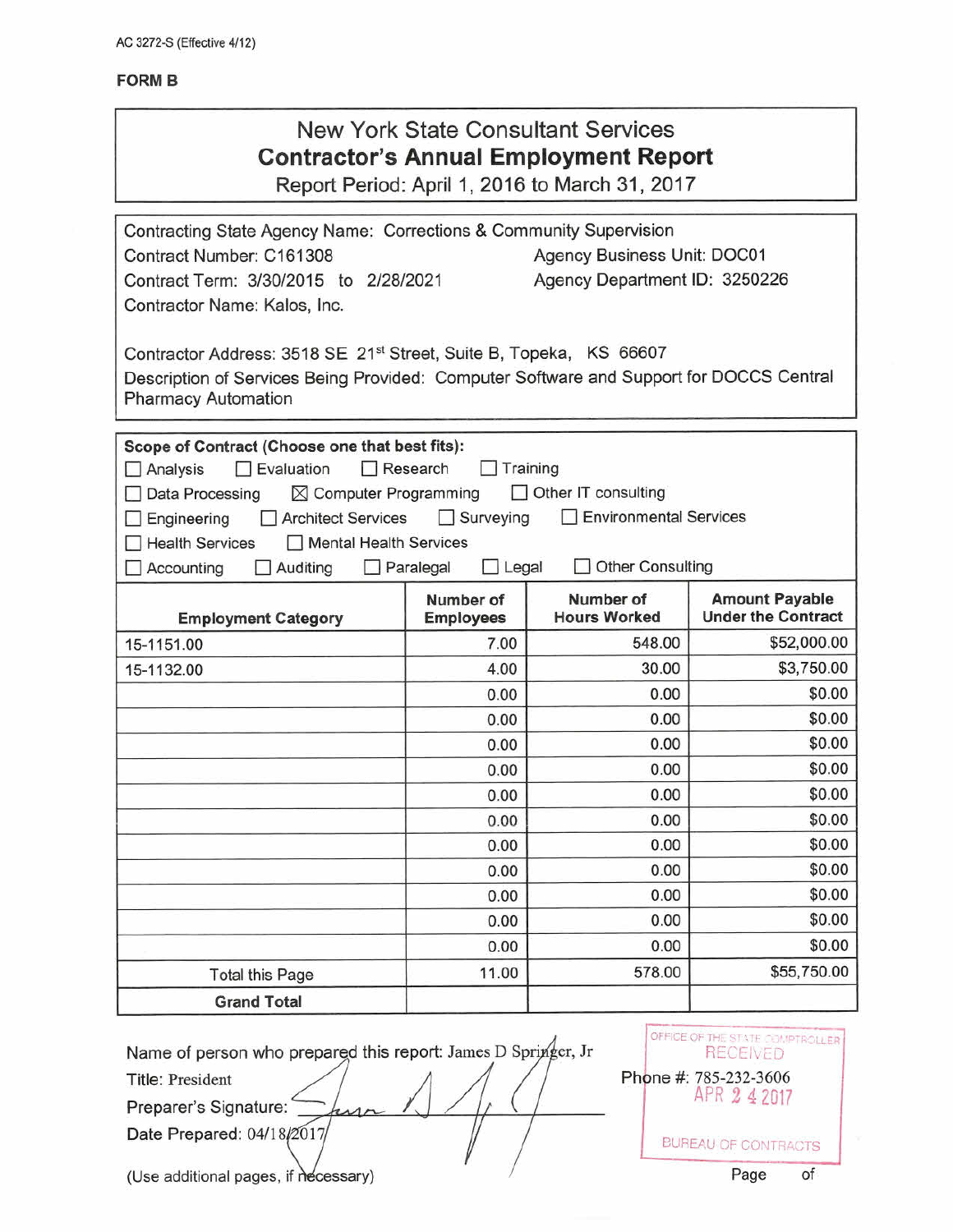| <b>State Consultant Services</b>               |
|------------------------------------------------|
| <b>Contractor's Annual Employment Report</b>   |
| Report Period: April 1, 2016 to March 31, 2017 |

Contracting State Agency Name: NYS DOCCS

Contract Number: HBITS - PH65768 Contract Term: : *11/01/2012* to *10/31/2017* Contractor Name: Computer Aid, Inc. Contractor Address: 1390 Ridgeview Drive, Allentown, PA 18104 Description of Services Being Provided: IT Consulting Services

| Scope of Contract (Choose one that best fits):                                                                                    |
|-----------------------------------------------------------------------------------------------------------------------------------|
| $\Box$ Analysis X Evaluation $\Box$ Research $\Box$<br>Training $\Box$                                                            |
| Data Processing Computer Programming<br>Other IT consulting X                                                                     |
| Engineering $\Box$<br>Architect Services <u>Surveying</u><br>Environmental Services                                               |
| Health Services<br>Mental Health Services $\Box$                                                                                  |
| $\sqrt{\phantom{a}}$ Accounting $\boxed{\phantom{a}}$<br>Auditing $\Box$ Paralegal $\Box$ Legal $\Box$<br>Other Consulting $\Box$ |

3250226

| <b>Employment Category</b>                  | <b>Number of</b><br>employees | <b>Hours</b> | Amount Payable under<br><b>Contract</b> |
|---------------------------------------------|-------------------------------|--------------|-----------------------------------------|
| Computer Programmers 15-1021.00             |                               | 1,332.00     | \$81,092.16                             |
| Computer Network Architects 15-1143.00      |                               | 5,748.50     | \$524,953.02                            |
| Computer User Support Specialist 15-1151.00 |                               | 10,622.00    | \$580,395.99                            |
| Information Technology Project Managers -   |                               |              |                                         |
| 15-1199.09                                  |                               | 825.75       | \$63,277.38                             |
| <b>Total</b>                                | 12                            | 18528.25     | 1,249,718.55                            |

| Name of person who prepared this report: Tammy Harper |
|-------------------------------------------------------|
| Preparer's Signature:                                 |
| Title: Sr. Director, Operations                       |
| Date Prepared: 05/12/2017                             |
|                                                       |

Use additional pages if necessary)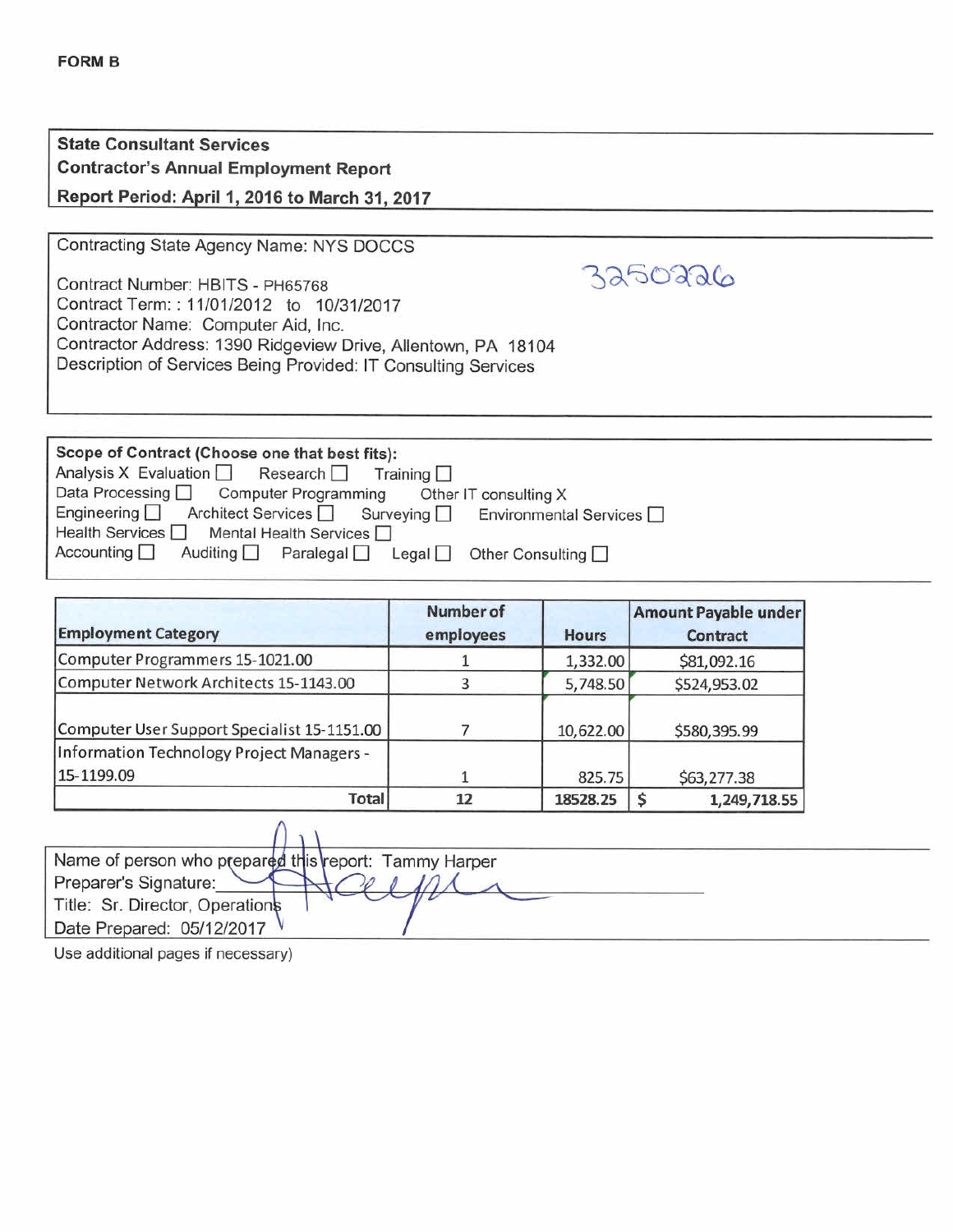#### New York State Consultant Services **Contractor's Annual Employment Report** Report Period: April 1,2016 to March 31,2017

| Contracting State Agency Name: NYS Office of General Services/<br>NYS Department of Corrections and Community Supervision/<br>ITS                                                                                                    |                               |                                  |                                                    |
|--------------------------------------------------------------------------------------------------------------------------------------------------------------------------------------------------------------------------------------|-------------------------------|----------------------------------|----------------------------------------------------|
| Contract Number: PH65775                                                                                                                                                                                                             |                               | <b>Agency Business Unit:</b>     | ÷.                                                 |
| Contract Term: 11/1/2012 to 10/31/2017                                                                                                                                                                                               |                               |                                  |                                                    |
| Agency Department ID: 8<br>Agency Department ID: 8<br>3250226<br>Contractor Name: NTT DATA, Inc.<br>Contractor Address: 18 Corporate Woods Blvd., Albany,<br>NY 12211<br>Description of Services Being Provided: Consulting Services |                               |                                  |                                                    |
| Scope of Contract (Choose one that best fits):                                                                                                                                                                                       |                               |                                  |                                                    |
| Evaluation<br>Analysis                                                                                                                                                                                                               | $\Box$ Research               | Training                         |                                                    |
| Data Processing                                                                                                                                                                                                                      | <b>Computer Programming</b>   | ⊠Other IT consulting             |                                                    |
| Architect Services<br>Engineering                                                                                                                                                                                                    | Surveying                     |                                  | <b>Environmental Services</b>                      |
| <b>Health Services</b>                                                                                                                                                                                                               | Mental Health Services        |                                  |                                                    |
| Auditing<br>Accounting                                                                                                                                                                                                               | Paralegal                     | $\Box$ Legal                     | Other Consulting                                   |
|                                                                                                                                                                                                                                      |                               |                                  |                                                    |
| <b>Employment Category</b>                                                                                                                                                                                                           | Number of<br><b>Employees</b> | Number of<br><b>Hours Worked</b> | <b>Amount Payable</b><br><b>Under the Contract</b> |
| <b>Computer User Support Specialists</b>                                                                                                                                                                                             | 1                             | 1880                             | \$101,858.40                                       |
|                                                                                                                                                                                                                                      |                               |                                  |                                                    |
|                                                                                                                                                                                                                                      |                               |                                  |                                                    |
|                                                                                                                                                                                                                                      |                               |                                  |                                                    |
|                                                                                                                                                                                                                                      |                               |                                  |                                                    |
|                                                                                                                                                                                                                                      |                               |                                  |                                                    |
|                                                                                                                                                                                                                                      |                               |                                  |                                                    |
|                                                                                                                                                                                                                                      |                               |                                  |                                                    |
|                                                                                                                                                                                                                                      |                               |                                  |                                                    |
|                                                                                                                                                                                                                                      |                               |                                  |                                                    |
| Total this page                                                                                                                                                                                                                      | 1                             | 1880                             | \$101,858.40                                       |
| <b>Grand Total</b>                                                                                                                                                                                                                   | 1                             | 1880                             | \$101,858.40                                       |

Name of person who prepared this report: Carol Fitzgerald

Title: Delivery Director

Preparer's Signature: Cause Aitzgeralp

Date Prepared: *5/4/2017*

(Use additional pages, if necessary)

Phone #: 518-815-2057

Page 1 of 1